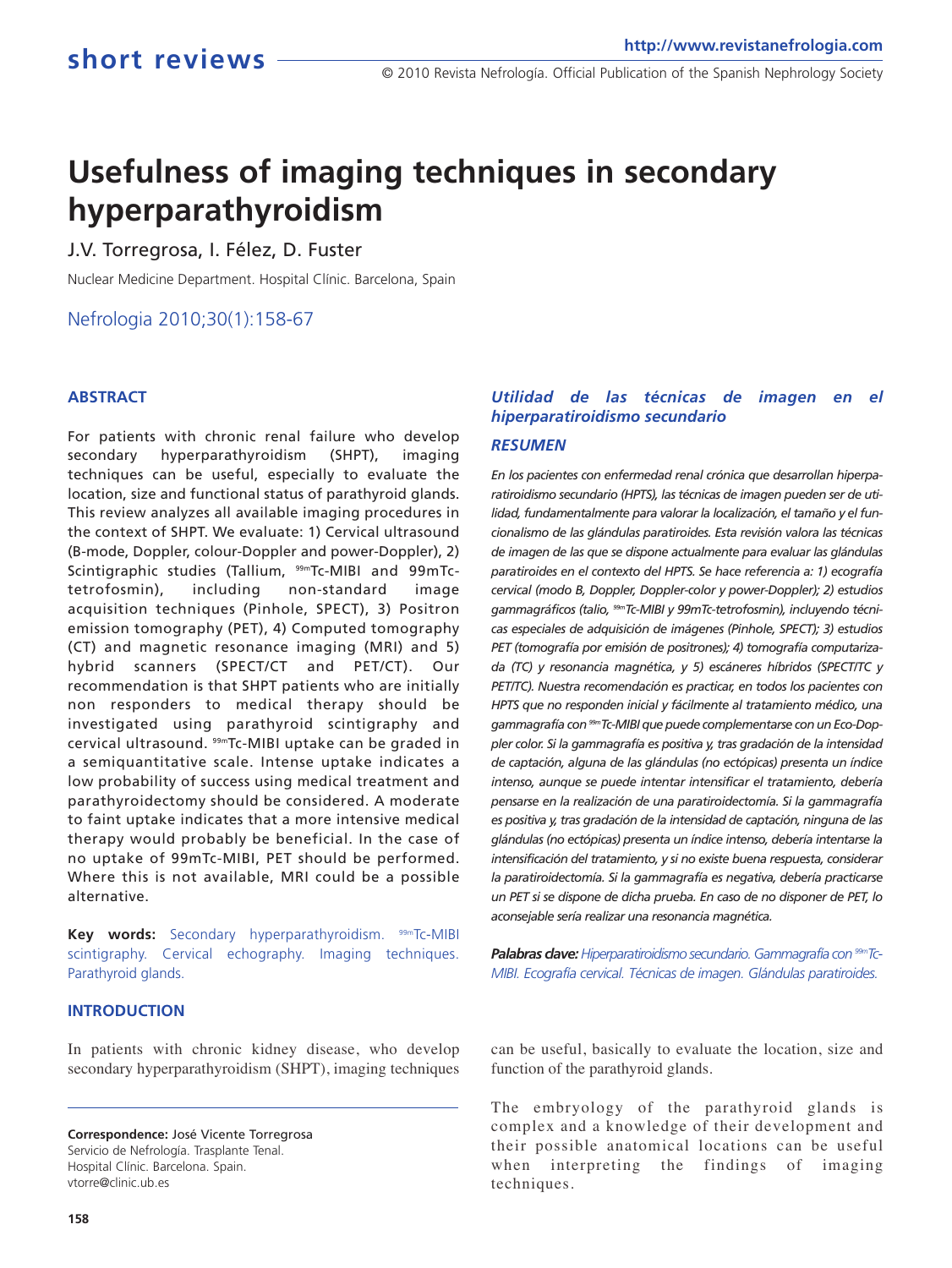Eighty five percent of the population have 4 parathyroid glands, two upper glands and two lower glands, which are usually situated behind the middle-upper third and the lower pole, respectively, of each of the two thyroid lobes.<sup>1</sup> From 1 to 7% of individuals have only 3 parathyroid glands and from 3 to 13% have supernumerary parathyroid glands. In the latter case the glands are usually ectopic.

This variation in number and location is due to differences in embryological development. The upper parathyroid glands originate in the fourth pharyngeal pouch of the thyroid gland and little displacement is required for them to adopt their definitive position, while the lower glands develop from the third pharyngeal pouch and migrate towards the pole. As a result of this greater embryological migration, the lower parathyroid glands may be more likely to adopt an ectopic position than the upper parathyroid glands.

On average the parathyroid glands are 2-7mm long and 2- 4mm wide, and 0.5-2mm thick.

The imaging techniques available for evaluating the parathyroid glands in patients with SHPT include the following (figure 1):

#### **CERVICAL ECHOGRAPHY**

Cervical echography was the first imaging technique used to study the parathyroid glands and it continues to



**Figure 1.** Imaging techniques in Secondary Hyperparathyroidism

Nefrologia 2010;30(2):158-67

be a test we can recommend, particularly in view of the fact that it is an economical and innocuous alternative, although it has the disadvantage of being very dependent on technical expertise and, consequently, its sensitivity can vary considerably.

Colour Doppler linear multifrequency transducers (7.5- 12MHz) are used for studies of the parathyroid glands, although in patients who are obese or who have a multinodular goitre transducers with lower frequencies (5-7.5MHz) are employed.

#### **Exploration Technique**

When a scan is performed, the neck of the patient must be slightly stretched. Images are taken of each side of the neck in longitudinal and transversal sections, as well as from front to back and also with the head rotated sideways 45º.

The thyroid gland is used as an anatomical reference, given that most pathological parathyroid glands will be found behind, at the sides of or below the thyroid gland. Other anatomical points of reference are the long muscle of the neck, the lower neurovascular bundle (lower thyroid artery and recurrent laryngeal nerve) and the oesophagus. The scan must cover the area from the submandibular gland to the subclavian vein and laterally from the tracheal midline to the carotid artery and jugular vein, as well as the area corresponding to the aortic arch, in order to exclude the presence of ectopic pathological glands

#### **ECHOGRAPHIC DIAGNOSIS**

#### **Mode B Echography**

While the first echographic scanners only permitted onedimensional images (mode A), with the development of brightness modulation (mode B), in which variations in the amplitude of pulsations are represented at each point by different shades of grey, it was possible to view an anatomical image.

Normal parathyroid glands are not visible in mode B echography. This is due to their small size and the fact that their echogenicity is very similar to that of the thyroid gland.

Enlarged parathyroid glands are perceived as a nodular, hypoechoic, homogenous image, which is rounded or oval in shape with smooth contours delimited by a fine echogenic line corresponding to the glandular capsule. When they are oval, their longitudinal axis is parallel to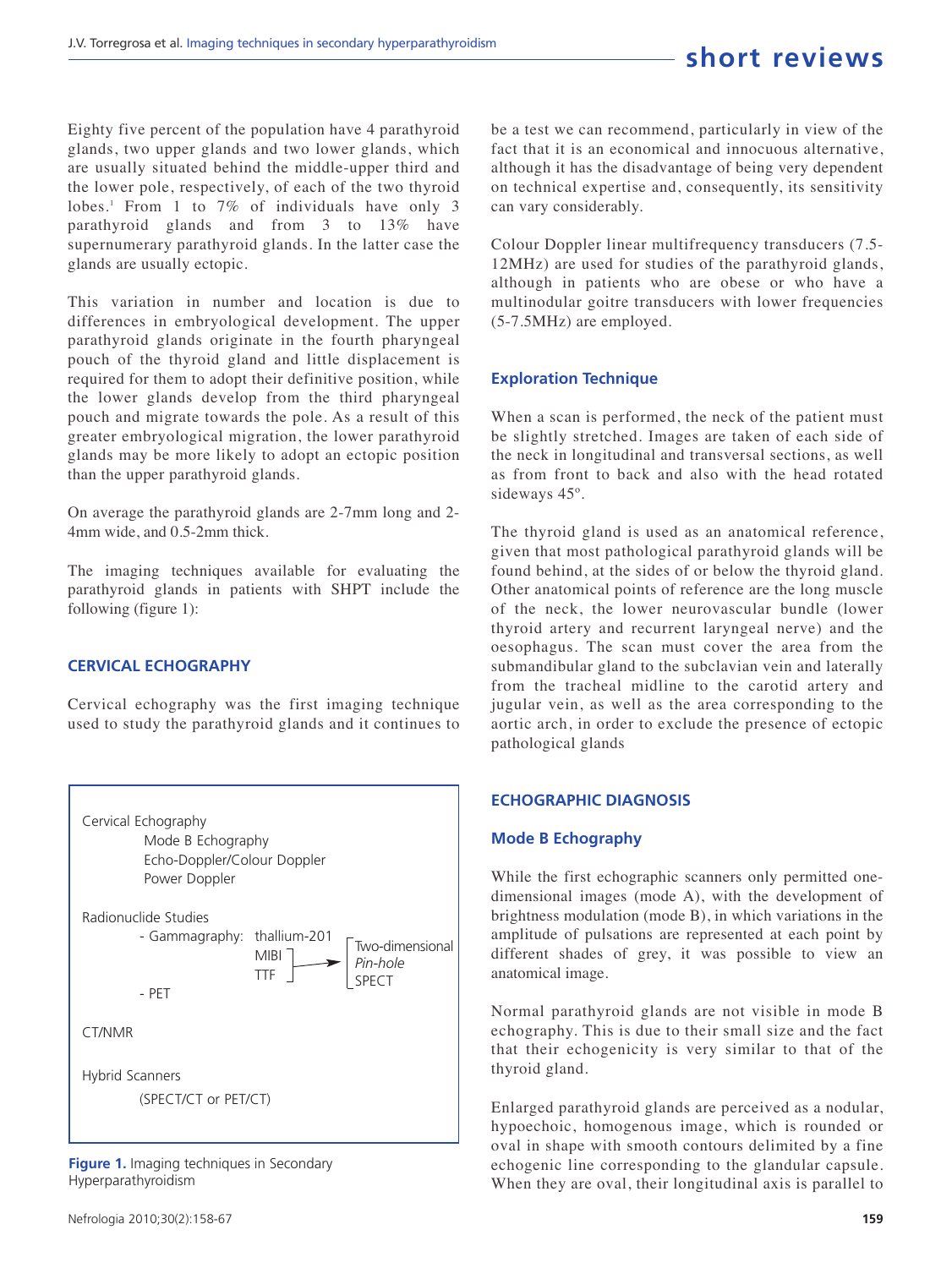the longitudinal axis of the thyroid gland. In about 15- 20% of cases, the glandular echostructure may be heterogeneous, owing to the presence of necrosis and/or haemorrhage or even calcification, especially in very enlarged parathyroid glands.

Various studies have demonstrated an excellent correlation between echographic measurements and the weight of resected glands and some of them have shown a correlation between glandular size and the severity and prognosis for secondary hyperparathyroidism and its response to treatment.<sup>3</sup>

#### **Doppler and Colour Doppler Echography**

#### Pulsed Doppler

The combination of echography and the Doppler technique enabled vascular structures to be studied, which allows velocities and flows to be estimated.

#### Colour Doppler

When colour-Doppler is used the data on velocities and frequencies can be converted to produce a colour image. Flow direction is expressed in red if it is positive and in blue if it is negative, irrespective of whether the vessel in question is an artery or a vein.

With the colour Doppler technique pathological glands usually demonstrate a hypervascular pattern,<sup>4</sup> the increase in vascularization showing an intraparenchymal distribution, with no perinodular component, although the latter is not always observed.

#### Power-Doppler Echography

This technique is based on the analysis of the amplitude of mobile echoes inside blood vessels, yielding contrasted vascular structures, and enabling smaller vessels to be identified, which not only facilitates their identification but also evaluates any vascularization.

In this case the vascular pattern is the characteristic of an arterial bed with low resistance and a continuous flow is observed during diastolic movements.

A recent study<sup>5</sup> demonstrated that  $60\%$  of glands with no power Doppler result corresponded to diffuse hyperplasia or hyperplasia with initial nodularity, while 83.7% of glands which produced power Doppler readings presented nodular hyperplasia, even in parathyroid glands weighing 0.5g or less.

An absence of vascularization has been described in approximately 10% of pathological parathyroid glands, owing to: *1)* size less than 1cm; *2)* deep location; *3)* location close to large vessels, meaning there are transmission artefacts, and *4)* the existence of areas of necrosis.

#### **DIAGNOSTIC PROBLEMS**

In general, the sensitivity and specificity of echography in parathyroid pathology studies are conditioned by various factors.

The diagnostic sensitivity of echography is influenced by: *a)* the location of the pathological gland (atypical location, ectopic glands); *b)* their size (< 1cm); *c)* the coexistence of goitre and *d)* a history of cervical surgery.

With respect to specificity, as well as the diagnostic problems which may occur with adenopathies of the cervical spine and thyroid nodules, there are two problems which are related to anatomical structures: the thyroid vein (it may cross the lower third of the thyroid lobe and be mistaken for an enlarged parathyroid gland) and the long muscle of the neck.



**Figure 2.** Secondary Hyperparathyroidism Imaging Tables: Indications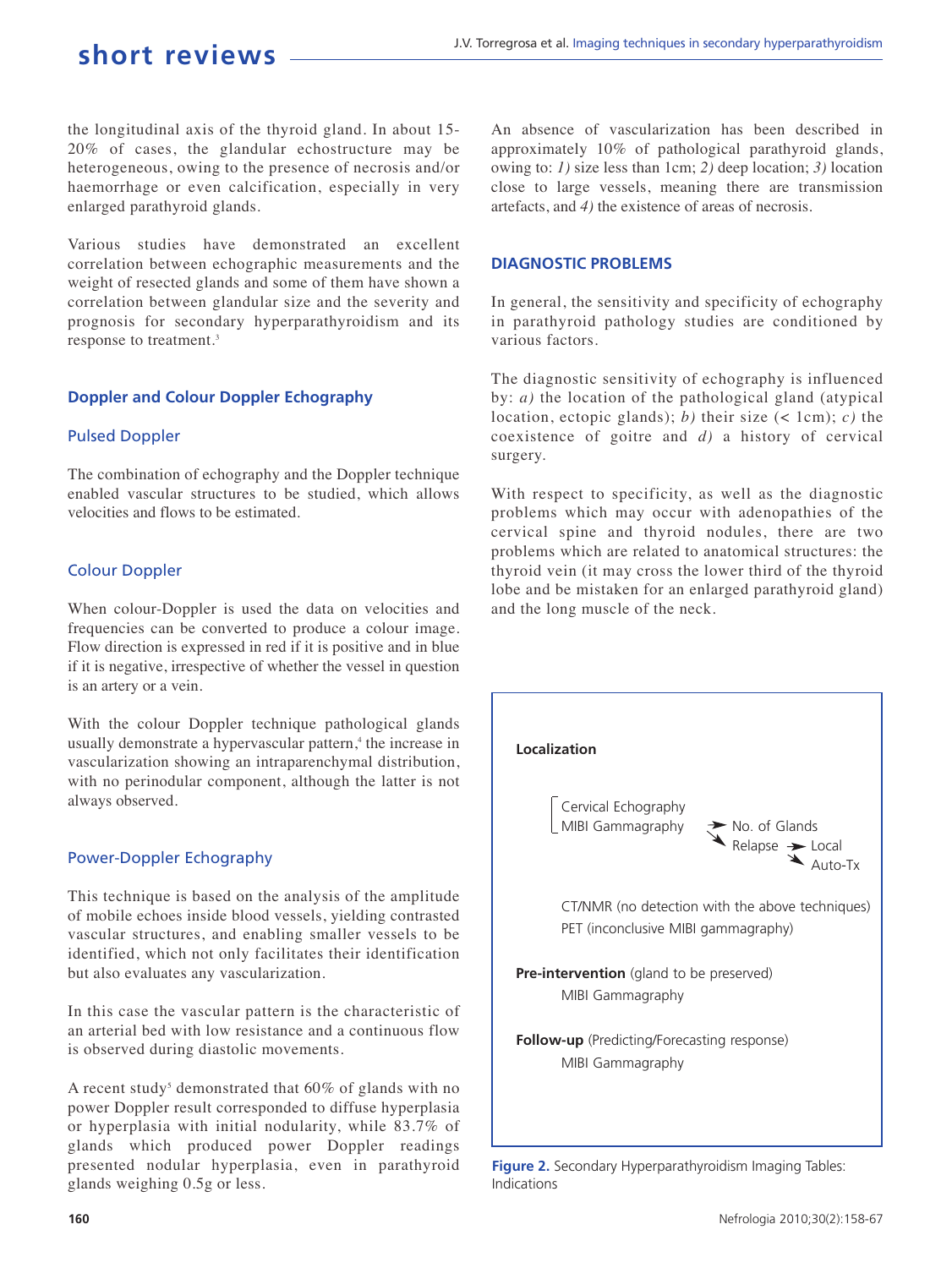#### **INDICATIONS**

The classic indication for mode B echography in SHPT studies is the pre-surgical location of pathological glands (figure 2).

Although in SHPT more than one gland is affected and, consequently, minimally invasive surgery is not applicable, the localization of the glands enables surgical exploration to be curtailed, thus reducing intervention time and surgical trauma.

Colour Doppler imaging proves useful when, in mode B studies, there are diagnostic problems with thyroid nodules or cervical adenopathies.

With power Doppler imaging arterial flow can be assessed and, consequently, to some extent, the degree of activity and then, from this, probably the response to treatment, although for this purpose gammagraphy would seem more advisable.

#### **Echography-guided Interventions**

The applications of echography as a guide to intervention procedures in SHPT include:

- 1. Fine-needle puncture aspiration (FNPA)
- 2. Percutaneous ablative treatment of adenomas or parathyroid gland hyperplasia

FNPAs are of interest for characterizing nodular cervical lesions, when there is reason to suspect intrathyroid parathyroid glands.

Percutaneous ablation with alcohol or even calcitriol<sup>6-8</sup> consists of percutaneous injection of ethanol or calcitriol into the hyperplastic glands/adenomas, with the aim of reducing the PTH-producing mass.

It may be indicated in patients with medical problems where surgery is contraindicated. In some centres it is currently used as an adjuvant to medical therapy. The size of the gland amenable to percutaneous ablation varies from one centre to another (generally  $> 5$ -10mm).

The results described in recently published studies are much better than in early studies. Normal long-term serum PTH levels (1-3 years) have been described in approximately 80% of the patients who have been treated and the smaller the number of enlarged glands the better the results.

Greater effectiveness has been reported for the alcoholization of less vascularized parathyroid glands than for glands which demonstrate a significant initial Doppler reading.

#### **RADIONUCLIDE STUDIES**

#### Gammagraphy

The first studies of parathyroid tissue functionality were conducted at the beginning of the 1980s using potassium analogues, such as thallium-201.9-11

Although gammagraphy using thallium-201 is still in use, nowadays other radiodrugs such as technetium-99m metoxyisobutyl-isonitrile (MIBI) or technetium-99m tetrofosmin (TTF) are used, chiefly because of the better physical properties of technetium-99m. In fact, MIBI is in the process of becoming the main radiodrug employed in the majority of nuclear medicine departments.

#### **Radionuclides**

#### Gammagraphy using Thallium (thallium-201)

Thallium is an analogue of potassium. It reaches the tissues in a manner which is proportionate to blood flow and it enters the cell actively, being transported across the cell membrane by the Na-K-ATPase pump.

When gammagraphy with thallium is performed, the simultaneous thyroid uptake measured by technetium-99m thyroid gammagraphy needs to be subtracted from the results to avoid interferences from thyroid tissue.<sup>10</sup>

Although some initial studies have reported that thallium-201 demonstrates good sensitivity in the identification of hyperplastic parathyroid glands,<sup>9,11</sup> the quality of the images is substantially poorer than images obtained using TTF and  $MIBI.<sup>10</sup>$ 

#### Double-phase MIBI Gammagraphy

Parathyroid double-phase MBI gammagraphy is the most widely used nuclear medicine technique for visualizing abnormal parathyroid glands. The compound used is hexakis isobutyl isonitrile (sestamibi) (MIBI).

MIBI uses <sup>99mT</sup>c as a marker, a radionuclide with a very short half-life, enabling high doses to be administered without exposing patients to high levels of radioactivity, which at the same time ensures better imaging quality and lower absorption by other tissues.<sup>12</sup>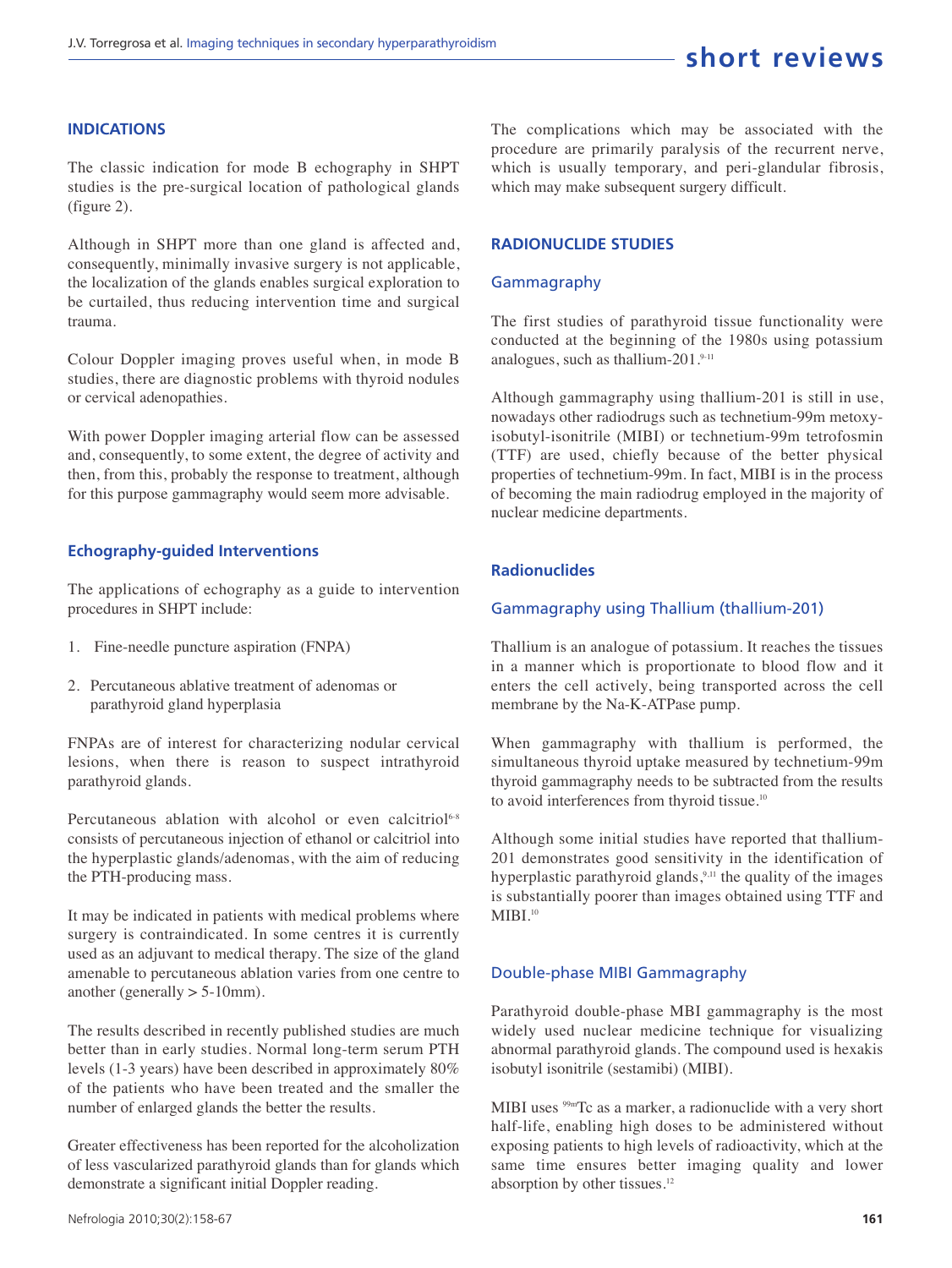The procedure entails the intravenous injection of 20mCi (740MBq) of MIBI.

The images are obtained with the patient lying down, if possible with their neck stretched. Frontal images are obtained of an area which includes the neck and upper thorax.

MIBI is taken up by both hyperfunctioning parathyroid and thyroid tissue, but, unlike thallium, there is a difference in its elimination from the hyperfunctioning thyroid and parathyroid glands, the process being more rapid in the thyroid glands.

In a gammagraphy study an initial phase (thyroid phase) is obtained at 15 minutes and a late phase (parathyroid phase) at 60 minutes. Thyroid tissue has a physiological affinity during the initial phase, but clearance is rapid and normally any thyroid gland activity disappears. Normal parathyroid tissue shows no uptake in either of the two phases. Abnormal glands have a tendency to retain the tracer, which is visualized in the late phase. Thus, in cases of hyperplasia/adenoma, images are obtained of areas of hyperactive uptake activity, which are marked to a greater or lesser extent and are sometimes visible even in the initial phase image.

A thyroid gland gammagraphy which is complementary to the MIBI gammagraphy is recommended in regions where goitre is endemic, in order to avoid false positives. The possibility of clearances in similar times for both tissues, which could lead to false negatives, has also been described.<sup>13,14</sup>

In MIBI gammagraphy, qualitative, quantitative or semiquantitative methods can be used to calculate the uptake index of pathological parathyroid glands:

- 1. Qualitative methods merely confirm the presence or absence of hyperfunctioning glands.
- 2. Quantitative methods include digital visualization, which corresponds to the late or parathyroid phase. The image is used to create a ROI (*region of interest*) in the parathyroid gland, which exhibits high uptake, and in the thyroid gland. The activity/pixel average in the parathyroid lesion is divided by the activity/pixel average of the thyroid gland to determine the increase in the activity of the parathyroid gland.
- 3. Semi-quantitative methods employ different grading options. Our experience using a semi-quantitative system has shown it to be very useful. The system awards a score of "0" to a lack of uptake, a score of "1" (mild) if uptake is similar to that of bone or soft tissue, a score of "2" (moderate) if the level of uptake is between 1 and that of the salivary glands, and a score of "3" (intense) if it is similar or higher than the salivary glands.<sup>15</sup>

This semi-quantitative system has been useful in helping us to decide which gland should be left in place or employed for an auto-transplant (the one with the least uptake) when a partial parathyroidectomy or a parathyroidectomy with an auto-transplant, respectively, is performed. It has also been very useful for evaluating the efficacy of the medical treatment of SHPT, both with vitamin D analogues and calcimimetic agents. And, finally, it has served as a means of predicting the results of medical treatment and for deciding whether to perform a parathyroidectomy (it is unlikely that a patient with an intense level of uptake will respond to medical treatment).15-17

#### Gammagraphy with Tetrofosmin

Tetrofosmin (TTF) is a molecule which is similar to MIBI and it has been proposed as a tracer for the pre-surgical detection and screening of abnormal parathyroid glands, although it is cleared more slowly in thyroid tissue than MIBI and the interpretation of double-phase images is more complex.18,19

#### **SPECIAL TECHNIQUES FOR OBTAINING IMAGES**

#### **GAMMAGRAPHY USING A PINHOLE COLLIMATOR**

Gammagraphic images are usually visible in one plane (twodimensional), but there are special techniques which enable their definition and sensitivity to be improved. One of them involves using a Pinhole collimator, which takes the form of a cone and has the unique ability to produce a magnified inverted image.

The addition of Pinhole images during the late phase of 99mTc-MIBI gammagraphy can increase the rate of detection of adenomas in indeterminate or initially negative studies.

#### **Gammagraphy combined with the SPECT (Singlephoton Emission Computed Tomography) Technique**

Gammagraphy with SPECT, which enables 360º images in three spatial planes to be obtained (three-dimensional images), has increased the ability of the method to locate the parathyroid glands and has permitted the detection of small lesions, which has given the technique greater precision.

Some groups use SPECT together with the *pin-hole* technique, which results in a significant increase in sensitivity.<sup>20,21</sup> However, the use of this technique in clinical practice is controversial, given that the *pin-hole* method is not suitable for the detection of ectopic glands located in the mediastinum.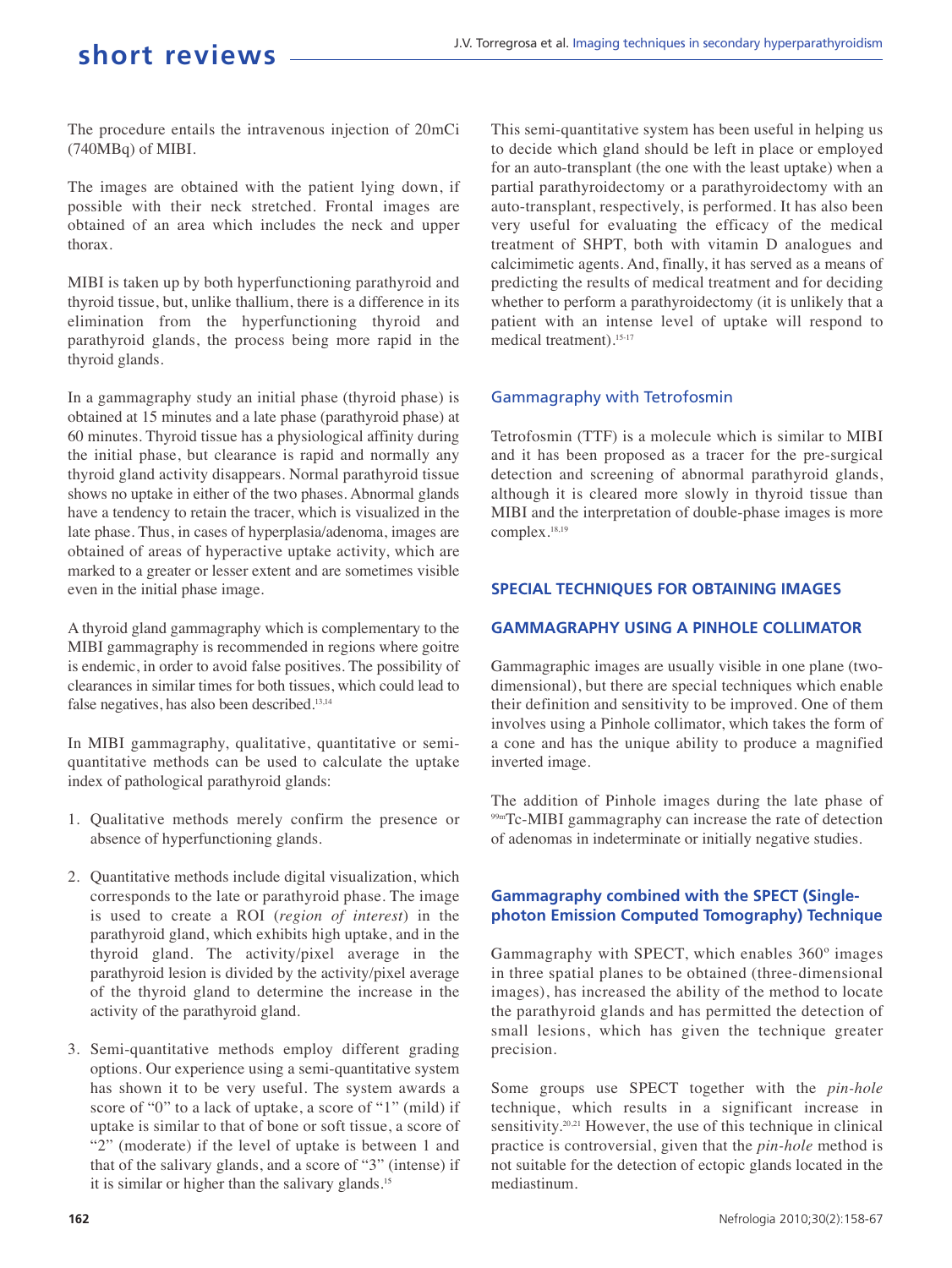#### **Factors which Influence Radiotracer Uptake**

Although the main factor affecting the localization of hyperfunctional parathyroid glands by nuclear medicine techniques seems to be related to their size, the comparison of morphological and functional data suggests that either TTF or MIBI gammagraphy not only reveals an increase in the size of glands but also identifies the presence of hyperfunction in parathyroid tissue.

Small adenomas have been easy to identify but the downside is that false negatives have been described in fairly enlarged glands. Consequently, size is not the only factor which decides ease of detection.

The mechanism by means of which the radionuclide remains for a long period of time in hyperfunctional glands is unknown, but it is probably the result of one or several circumstances, such as the phase of the cell cycle, the type of cell, mitochondrial density, the presence/absence of expression proteins, such as P-glycoprotein, and specific biochemical markers like PTHi and calcaemia.<sup>22</sup>

In general, the uptake of both MIBI and TTF is considered to be greater in cases of nodular hyperplasia than in diffuse hyperplasia. In patients with SHPT the intensity of the focal uptake of MIBI in the parathyroid glands was considered to be directly related to the phase of the cell cycle. Higher uptake levels correlate with the active phase of cell growth, indicating that MIBI gammagraphy reflects the functional state of the gland.<sup>23</sup>

The radiotracer seems to show more intense accumulation in glands that have large areas of oxyphilic cells which are rich in mitochondria than in areas with normal cell types.<sup>24</sup>

Some authors have found a correlation between serum calcium levels, PTH levels and numbers of oxyphilic cells in tissues, as well as between calcium levels and initial tracer uptake.<sup>24</sup> Thus, serum calcium levels could play an important role in modifying the kinetic properties of MIBI by influencing membrane potentials.

The level of radiotracer uptake has shown a significant correlation with the presence of greater numbers of mitochondria in the glands.<sup>25</sup> The link which exists between MIBI uptake and retention and the number of mitochondria could also explain why uptake is greater in abnormal parathyroid tissue, this constituting an indicator of metabolic activity within cells.

The relationship between the uptake of radiotracers and the expression of P-glycoprotein has been studied in hyperfunctional parathyroid glands. It has been noted that radiotracers are rapidly eliminated from parathyroid glands

which contain P-glycoprotein and, therefore, the uptake seen in images will be negative. In parathyroid glands which do not contain P-glycoprotein the radiotracer stays in the cells, which makes it easier to detect them by gammagraphy.<sup>26-28</sup>

An increase in the expression of P-glycoprotein could be responsible for some false negatives in parathyroid gammagraphy. Similar results have been obtained using TTF.

There is a significant correlation between MIBI uptake and serum PTHi values, but not with serum calcium, phosphorus, 25-OH vitamin D or 1.25-OH vitamin D levels.<sup>29</sup>

Calcium channel blockers, which are normally prescribed to treat hypertension, have been shown to reduce the secretion of PTH *in vitro* and to have an effect on the membrane potential of parathyroid cells, which could reduce their sensitivity to MIBI.<sup>30</sup>

#### **Surgery Radioguided by MIBI Gammagraphy**

By means of a gamma radiation detection probe which permits acoustic signals to be obtained and by measuring radioactive activity, a surgeon can be guided during an operation involving the excision of pathological thyroid glands.

The technique is recommended for single adenomas which are visible in MIBI images without the presence of active thyroid nodules that could interfere with their detection, when there is no previous history of cervical irradiation or a family history of MEN.<sup>31</sup> This technique is also indicated in patients who have been operated on more than once due to the persistence or recurrence of their hyperparathyroidism and when there is reason to suspect ectopic glands.

Its most obvious advantages are the reduction in surgery time and the possibility of verifying the correct excision of parathyroid tissue, given that the radioactive activity of the tissue which has been surgically removed can be measured *ex vivo.*<sup>32</sup>

#### **Positron Emission Tomography (PET)**

PET is a non-invasive technique which enables images that reflect the metabolic activity of the parathyroid glands to be obtained.

This technique employs isotopes which emit positrons (positive electrons). These isotopes generally have a very short average-life, which also means a reduction in the period of exposure and exploration. The agents used for PET offer better definition than those that are used for gammagraphy.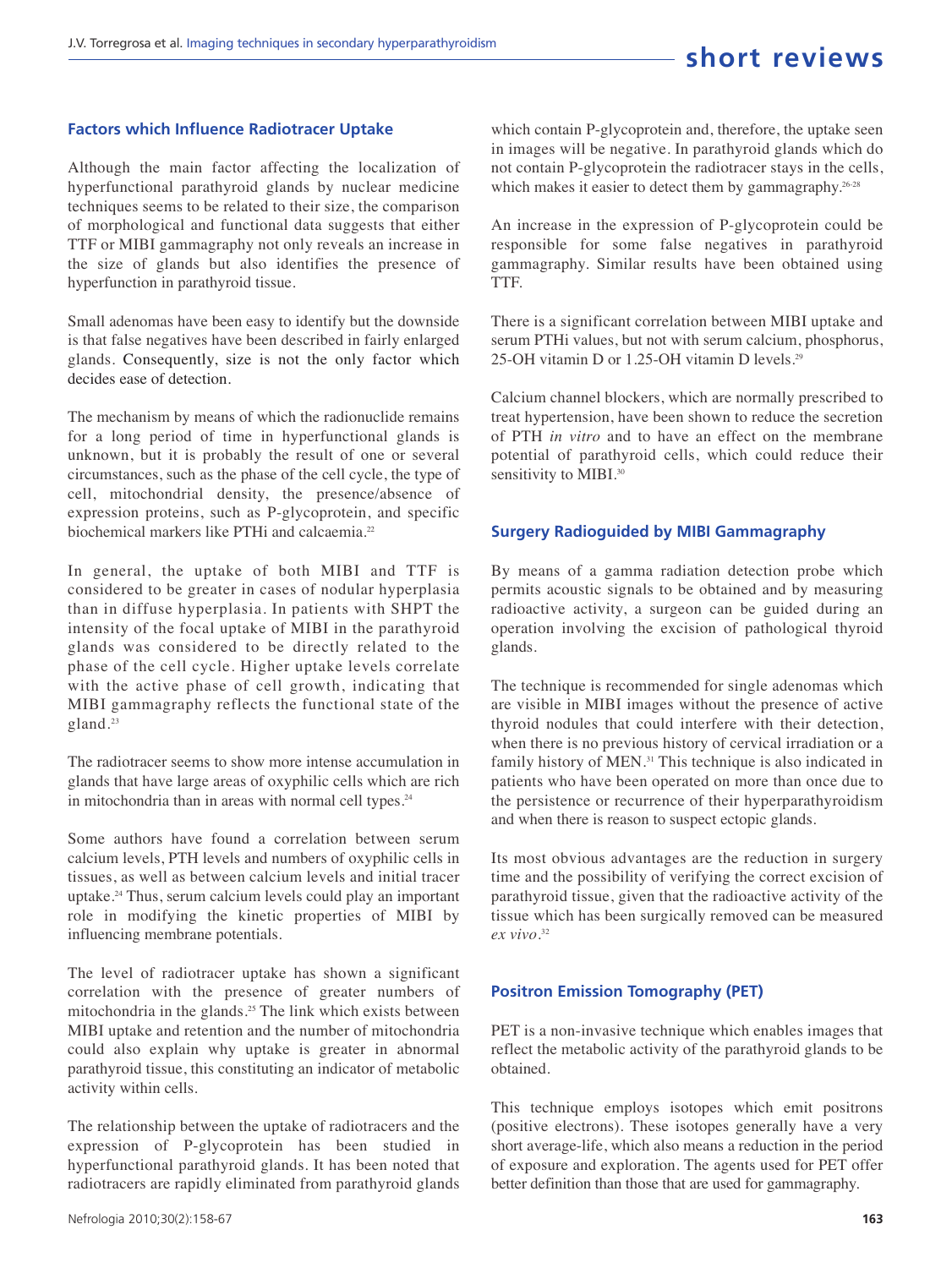Carbon-11 labelled with methionine is recommended for studying the parathyroid glands.

Some studies have demonstrated a good correlation between <sup>11</sup>C-methionine uptake and PTH and calcium levels.<sup>33-35</sup>

PET using <sup>11</sup>C-methionine can be a useful method in patients with secondary hyperparathyroidism when the results of echography and gammagraphy have proved negative or inconclusive. Furthermore, ectopic glands are identified with greater precision by PET than by conventional gammagraphy, as it enables three-dimensional images to be obtained.

#### **INDICATIONS**

We can regard MIBI gammagraphy as our first option for identifying hyperfunctioning parathyroid glands (figure 2).

Although SHPT patients who have not undergone surgical intervention may not need prior localization, owing to the high success rate of cervical exploration, the fact that the percentage of SHPT relapses (10-30%), the main cause of which continues to be the incomplete localization of the glands, is not insignificant needs to be considered.

This is especially evident in patients who have repeat operations, in whom MIBI plays an important role in the detection of ectopic glands, relapses *in situ* or the hyperfunction of an auto-transplant.<sup>36</sup>

It may also be useful to decide the amount of gland which should be left or to employ for an auto-transplant when a partial parathyroidectomy or a total parathyroidectomy and an auto-transplant, respectively, are performed. In these cases it would be advisable to remove the glands with the highest uptake and leave less active glands, which would reduce the risk of relapse.

It may also be useful to evaluate and/or predict the response to medical treatment.

In the most recent studies the authors coincide in regarding echography and <sup>99m</sup>Tc-MIBI gammagraphy as complementary techniques and in recommending their combined use.<sup>37</sup>

PET should be reserved for locating parathyroid hyperplasia/adenoma when both echography and MIBI gammagraphy have produced negative results.

#### **Computed Tomography and Nuclear Magnetic Resonance**

Computed tomography (CT) can locate parathyroid glands which are less than 4mm in size, as well as peri-thyroid, substernal or retroclavicular soft tissue masses. Some series have reported that its sensitivity is similar to that of gammagraphy and echography in the diagnosis of multiglandular parathyroid disease, but the cost is greater and the detection of parathyroid tissue which is adjacent to the thyroid gland may be difficult.<sup>38</sup>

With the administration of intravenous contrast agent and the 0.5mm slices obtained by modern equipment, the sensitivity of the technique has improved, achieving a success rate of up to 80%.

CT can detect ectopic parathyroid glands, although glands which are situated at the level of the shoulder or sternum are difficult to visualize because of the artefacts caused by bones, as it occurs in patients who have been operated on more than once, owing to the presence of metallic artefacts from previous operations.

Nuclear magnetic resonance (NMR) seems to be more sensitive and, moreover, it offers the possibility of improving images by the use of contrast agent and 3-D reconstruction. Parathyroid adenomas have weak signals in T1-weighted images and strong signals in T2 images, which can be improved if gadolinium can be employed.

Several studies refer to NMR as an imaging test which is more sensitive than CT,<sup>39,40</sup> although it is more difficult to differentiate parathyroid adenomas from thyroid lesions.

#### Indications

Localization of parathyroid hyperplasia/adenoma when the above tests (echography and MIBI gammagraphy) have proved negative and the PET technique is not available.

#### **HYBRID SCANNERS**

The recent introduction of hybrid scanners for diagnostic purposes may have advantages compared to gammagraphy or PET alone.

Both SPECT/CT and PET/CT provide images that merge the anatomical and functional modalities of the gland, which considerably improves the interpretation of the findings obtained for each of the techniques when they are used separately.<sup>41</sup>

#### **Indications**

Currently they are only indicated for the location of hyperfunctional glands when all the above techniques have failed.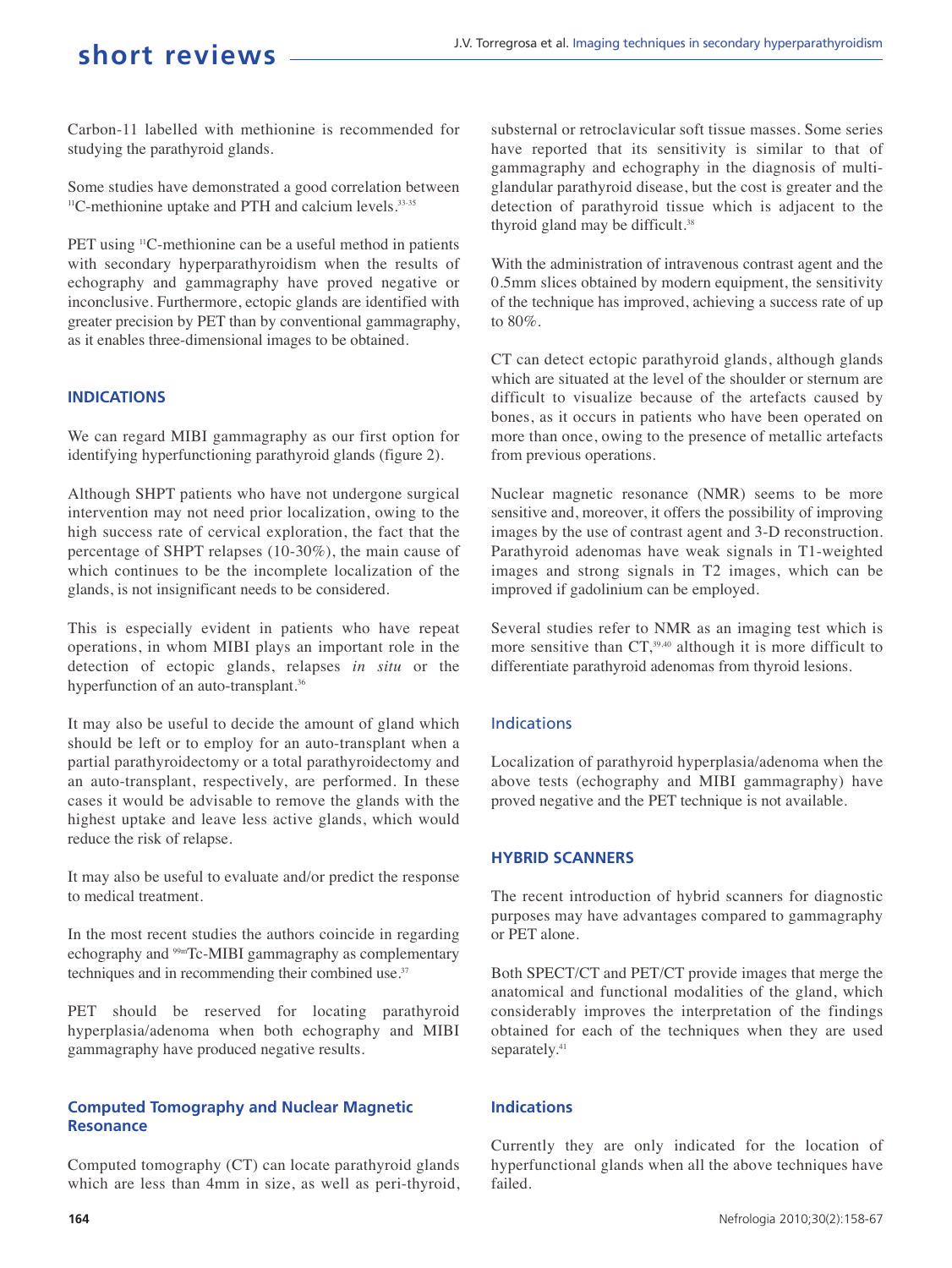

**Figure 3.** Imaging techniques in Secondary Hyperparathyroidism: application algorithm.

### **KEY CONCEPTS**

- 1. To sum up (figure 3), nowadays, in all patients with SHPT who do not respond readily to medical treatment at the outset, we recommend an MIBI gammagraphy which can be complemented with a colour Echo-Doppler scan.
- 2. If gammagraphy proves positive and, after measuring the intensity of uptake, any of the (non-ectopic) glands has an intense index (3), although an attempt can be made to intensify treatment, we should consider the possibility of a parathyroidectomy.
- 3. If the findings of the gammagraphy are positive, and, after measuring the intensity of uptake, any of the (non-ectopic) glands has an intense index (3), in other words they are grade 1 or 2, an attempt should be made to intensify treatment and, if the response is not good, a parathyroidectomy should be considered.
- 4. If the gammagraphy is negative, we should perform a PET or hybrid scan, if this is an option. If them are not available, an NMR scan is recommended. Once the gland(s) have been located, we would then propose a parathyroidectomy.

#### **REFERENCES**

- 1. Akerström G, Malmaeus J, Bergström R. Surgical anatomy of human paratyroid glands. Surgery 1984;95:14-21.
- 2. Randel SB, Gooding GAW, Clark OH, Stein RM, Winkler B. Parathyroid variants: US evaluation. Radiology 1987;165:191-4.
- 3. Fukagawa M, Kitaoka M, Yi H, Fukuda N, Matsumoto T, et al. Serial evaluation of parathyroid size by ultrasonography is another useful marker for the long-term prognosis of calci-

triol pulse therapy in chronic dialysis patients. Nephron 1994;68:221-8.

- 4. Solbiati L, Rizzatto G, Ballarati E, Ierace T, Crespi L. Practical implications of color Doppler sonography of parathyroid glands: study of 203 tumors. Radiology 1993;189:210.
- 5. Onoda N, Kurihara S, Sakurai Y, Owada K, Osono E, et al. Evaluation of blood supply to the parathyroid glands in secondary hyper-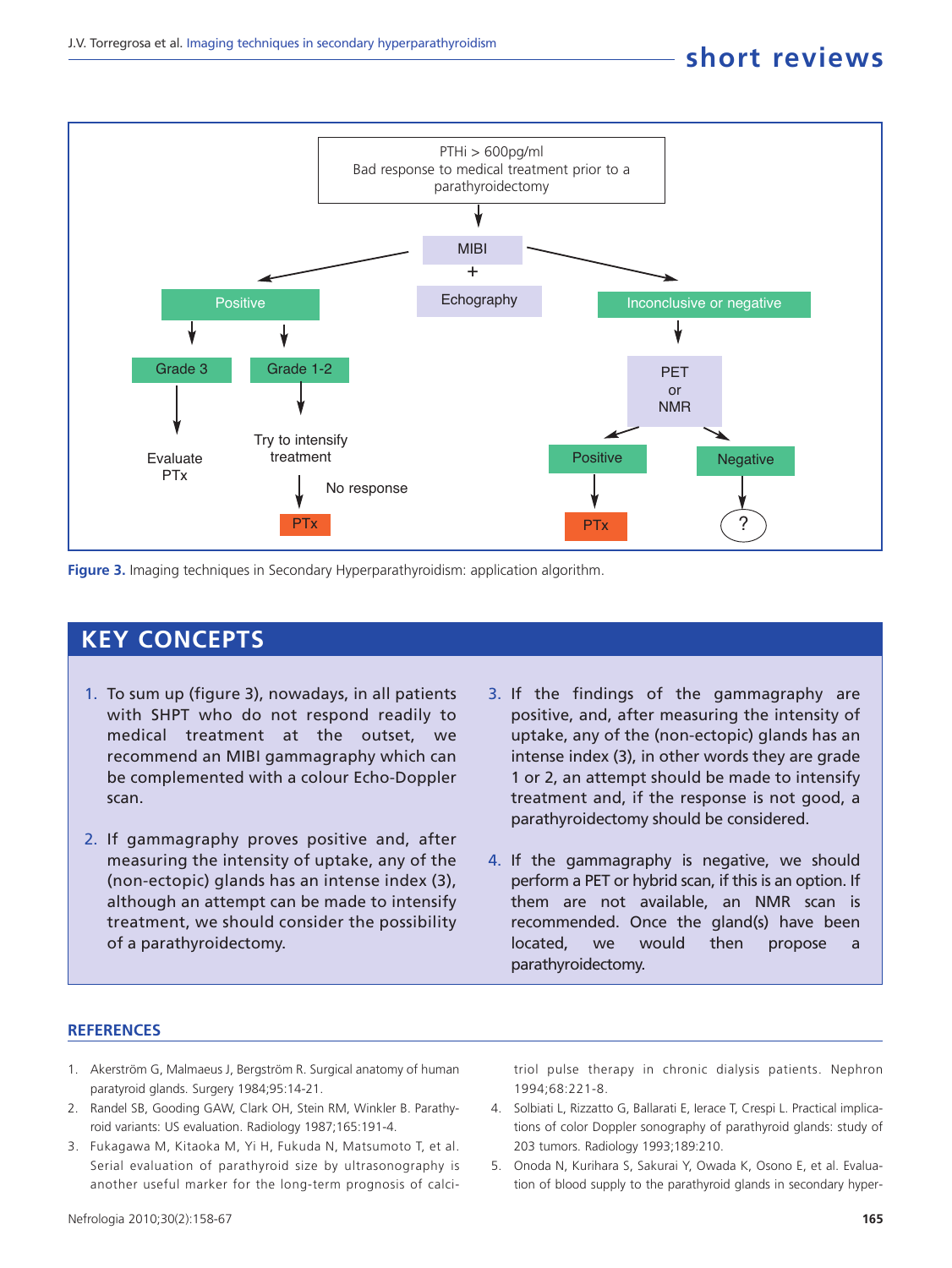parathyroidism compared with histopathology. Nephrol Dial Transplant 2003;18(Suppl3):34-7.

- 6. Solbiati L, Giagrande A, Pra LD, Bellotti E, Cantu P, et al. Percutaneous ethanol injection of parathyroid tumor under US guidance: Treatment for se¬condary hyperparathyroidism. Radiology 1985;155:607-10.
- 7. Nakamura M, Fuchinoue S, Teraoka S. Clinical experience with percutaneous ethanol injection therapy in hemodialysis patients with renal hyper¬parathyroidism. AmJ Kidney Dis 2003;42:739-45.
- 8. De Barros Hueiros JE, Chammas MC, Gerhard R, Da Silva Dias Boilesen CF, De Oliveira IR, et al. Percutaneous ethanol and calcitriol injection the¬rapy are ineffective in treating severe secondary hyperparathyroidism. Nephrol Dial Transplant 2004;19:657-63.
- 9. Ferlin G, Borsato N, Camerani M, Saitta B. New perspectives in localizing enlarged parathyroids by technetium-thallium substraction scan Reply. J Nucl Med 1984;25:540.
- 10. Ferlin G, Borsato N, Camerani M, Conte N, Zoiti D. New perspectives in localizing enlarged parathyroids by technetium-thallium substraction scan. J Nucl Med 1983;24:438-41.
- 11. Ferlin G, Borsato N, Perelló R. Technetium-thallium substraction scan. A new method in the preoperative localization of enlarged parathyroids. Eur J Nucl Med Mol Imaging 1981;6:A12.
- 12. Ishibashi M, Nishida H, Okuda S, Suekane S, Hayabuchi N. Localization of parathyroid glans in hemodialysis patients using Tc-99 sestamibi ima¬ging. Nephron 1998;78:48-53.
- 13. Hindie E, Urena P, Jeanguillaume C, Melliere D, Berthelot JM, Menoyo-Calonge V, et al. Preoperative imagin of parathyroid glands with Tc-99 ses¬tamibi imaging and iodine-123 subtraction scaning in secondary hyperparathyroidism. Lancet 1999;353:2200-4.
- 14. Giordano A, Rubello D, Casar D. New trens in parathyroid scintigraphy. Eur J Nucl Med Mol Imaging 2001;28:1409-20.
- 15. Torregrosa JV, Fuster D, Ybarra J, Ortiz J, Moreno A, Valveny N. Predicting the effect of intravenous calcitriol on parathyroid gland activity using double-phase technetium Tc99m-sestamibi. Am J Kidney Dis 2004;44:476-80.
- 16. Fuster D, Ybarra J, Ortín J, Torregrosa JV, Gilabert R, Setoain X, et al. Role of pre-operative imaging using 99mTc-MIBI and neck ultrasound in pa¬tients with secondary hyperparathyroidism who are candidates for subtotal parathyroidectomy. Eur J Nucl Med Mol Imaging 2006;33:467-73.
- 17. Fuster D, Torregrosa JV, Doménech B, Sola O, Martín G, Casellas J, et al. Double-phase 99mTc-MIBI scintigraphy to assess calcimimetic effect in patients on hemodialisis with secondary hyperparathyroidism. Nucl Med Comm 2009;4:
- 18. Vallejos V, Martín-Comín J, González MT, Rafecas R, Muñoz A, Fernández A, et al. The usefulness of Tc-99m tetrofosmin scintigraphy in the diag¬nosis and localization of hyperfunctioning parathyroid glands. Clin Nucl Med 1999;24:959-64.
- 19. 19. Wakamatsu H, Nougochi S, Yamashita H, Tamura S, Jinnouchi, et al. Tc-99m tetrofosmin for pasrathyroid scintigraphy: a direct comparison with Tc-99m MIBI, Tl-201, MRI and US. Eur J Nucl Med Mol Imag 2001;28:1817-27.
- 20. Spanu A, Falchi A, Manca A, Maronguiu P, Cossu A, Pisu N, et al. The usefulness of neck pinhole SPECT as a complementary tool to planar scin¬tigraphy in primary and secondary hyperparathyroidism. J Nucl Med 2004;45:40-8.
- 21. Lorberboym M, Minski I, Macadziob S, Nikolov G, Schacter P. Incremental diagnostic value of preoperative Tc-99m-MIBI SPECT in patients with a parathyroid adenoma. J Nucl Med 2003;44:904-8.
- 22. Pons F, Torregrosa JV, Fuster D. Biological factors influencing parathyroid localization. Nucl Med Comm 2003;24:121-4.
- 23. Torregrosa JV, Fernández-Cruz L, Canalejo A, Vidal S, Astudillo E, Almadén Y, et al. 99mTc-sestamibi scintigraphy and cell cycle in parathyroid glands of secondary hyperparathyroidism. World J Surg 2000;24:1386-90.
- 24. Carpentier A, Jeannotte S, Verreault J, Lefebvre B, Bisson G, Mongeau C, et al. Preoperative localization of parathyroid lesions in hyperparatiroi¬dism: relationship between technetium-99m-MIBI uptake and oxyphil cell content. J Nucl Med 1998;39:1441-4.
- 25. Nishida H, Masatoshi I, Hiromatsu Y, Kaida H, Baba K, Miyake I, et al. Comparison of histological findings and parathyroid scintigraphy in haemodialysis patients with secondary hyperparathyroidism glands. Endocr J 2005;52:223-8.
- 26. Wu HS, Liu YC, Kao A, Wang JJ, Ho ST. Technetium 99m tetrofosmin parathyroid imagin to detect parathyroid adenoma and its relation to P-glycoprotein expression. Surgery 2002;132:456-60.
- 27. Bhatnagar A, Vezza PR, Bryan JA, Atkins FB, Ziessman HA. Technetium-99m-sestamibiparathyroid scintigraphy: effect of P-glycoprotein, histology and tumor size on detectability. J Nucl Med 1998;39:1617-20.
- 28. Arbab AS, Koizumi K, Toyama K, Arai T, Araki T. Effects of of ion channel modulators in the flux and efflux of Tc-99m-MIBI. Ann Nucl Med 1999;13:27-32.
- 29. Friedman K, Somervell H, Patel P, Melton GB, Garret-Mayer E, Dackiw AP, et al. Effect of calcium channel blockers on the sensitivity of preopera¬tive 99mTc-MIBI SPECT for hyperparathyroidism. Surgery 2004;136:1199-204.
- 30. 30. Fuster D, Ybarra J, Torregrosa JV, Setoain X, Martín F, Ortega ML, et al. Double-phase parathyroid 99mTc-sestamibi scintigraphy in chronic hemo¬diálisis patients: correlation with biochemical markers of parathyroid function. Nucl Med Comm 2003;24:85-90.
- 31. Mariani G, Gulec SA, Rubello D, Boni G, Puccini M, Pelizzo MR, et al. Preoperative localization and radioguided parathyroid surgery. J Nucl Med 2003;44:1443-58.
- 32. Hindié E, Ugur O, Fuster D, O'Doherty M, Grassetto G, Ureña P, et al. Parathyroid Task Group of the EANM. 2009 EANM parathyroid guidelines. Eur J Nucl Med Mol Imaging 2009;36:120.
- 33. Sundin A, Johansson C, Hellman P, Bergström M, Ahlström H, Jacobson JB, et al. PET and parathyroid L-[carbon-11] methionine accumulation in hiperparathyroidims. J Nucl Med 1996;37:1766-70.
- 34. Otto D, Boerner AR, Hofmann M. Pre-operative localisation of hyperfunctional parathyroid tissue with (11 C-methionine PET). Eur J Nucl Med Mol Imaging 2004;31:1405-12.
- 35. Cook GJ, Wong JC, Smeille WJ, Young AE, Maisey MN, Fogelman I. [C-11] methionine positron emission tomography for patients with persistent or recurrent hyperparathyroidism after surgery. Eur J Endocrinol 1998;139:195-7.
- 36. Fuster D, Torregrosa JV, Ortega M, Mas M, Martín F, Setoain FJ, et al. Diagnosis of recurrent secondary hyperparathyroidism using double-phase 99mTc-MIBI gammagraphy after total parathyroidectomy with autotransplantation. Nefrologia 2002;22:377-80.
- 37. Perie S, Fessi H, Tassart M, Younsi N, Poli I, St Guily JL, et al. Usefu-